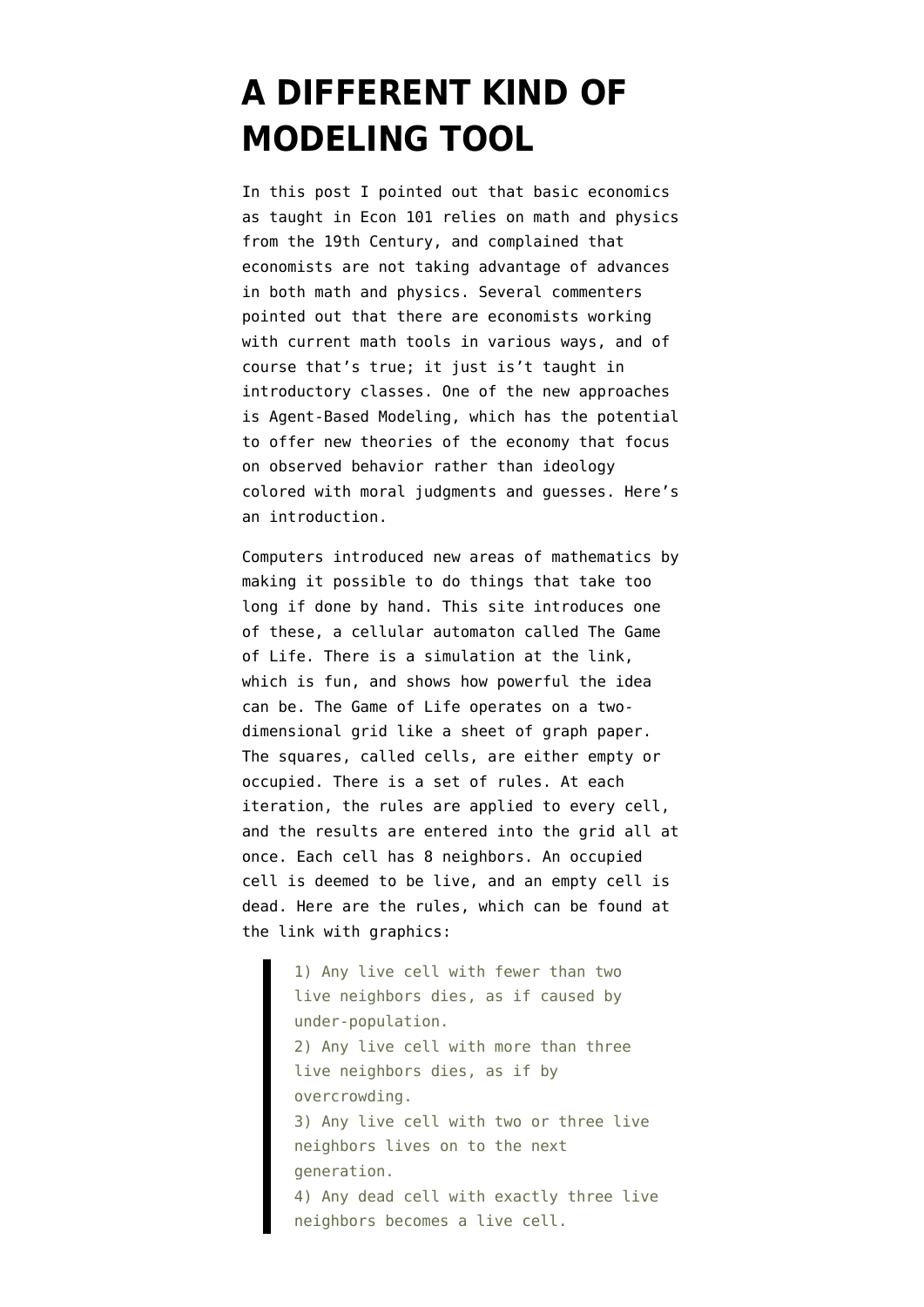Start at time 0. The machine calculates the status of each cell for the first iteration. All results are entered at once. That's called a tick, as in a clock tick. Then the process is repeated. The iterations continue until you lose interest, or because the simulation has an artificial cut-off. Even with these simple rules, you get surprisingly complicated outcomes. Try a few experiments with the simulator (click the clear button) at the link and you'll see.

The Game of Life is two-dimensional, but there is no reason there can't be any number of dimensions, including one. The Game of Life operates on a limited grid of squares, but that doesn't have to be so either. It's possible to imagine that the Game of Life operates on the outside of an open-ended cylinder, or some other surface. Most important, the rules of the Game of Life are simple. Each rule relates solely to status of the 8 neighbors of the cell to be calculated. Again, there is no limit to the rule sets that could be used, to the number of dimensions, to the shapes of the cells, or to the cells which are considered in calculating the status of each cell. And that makes this idea useful for other purposes.

Take the simple-minded version of economics described by Katrine Marçal in *Who Cooked Adam Smith's Dinner*: unchanging individuals driven solely by self-interest. That can be modeled with simple rules. First, populate a huge grid with some black squares representing individuals. We endow each of them with different quantities of three objects and we assign each cell a valuation for each object, with some variety in both. We move the individuals one square after each turn. If two black squares come into contact, they engage in the exchange of objects if and only if the exchange benefits both by increasing the total value of objects each would have after the exchange. After such an exchange, the black cells are moved some distance apart. If there is no contact, they move one cell in the same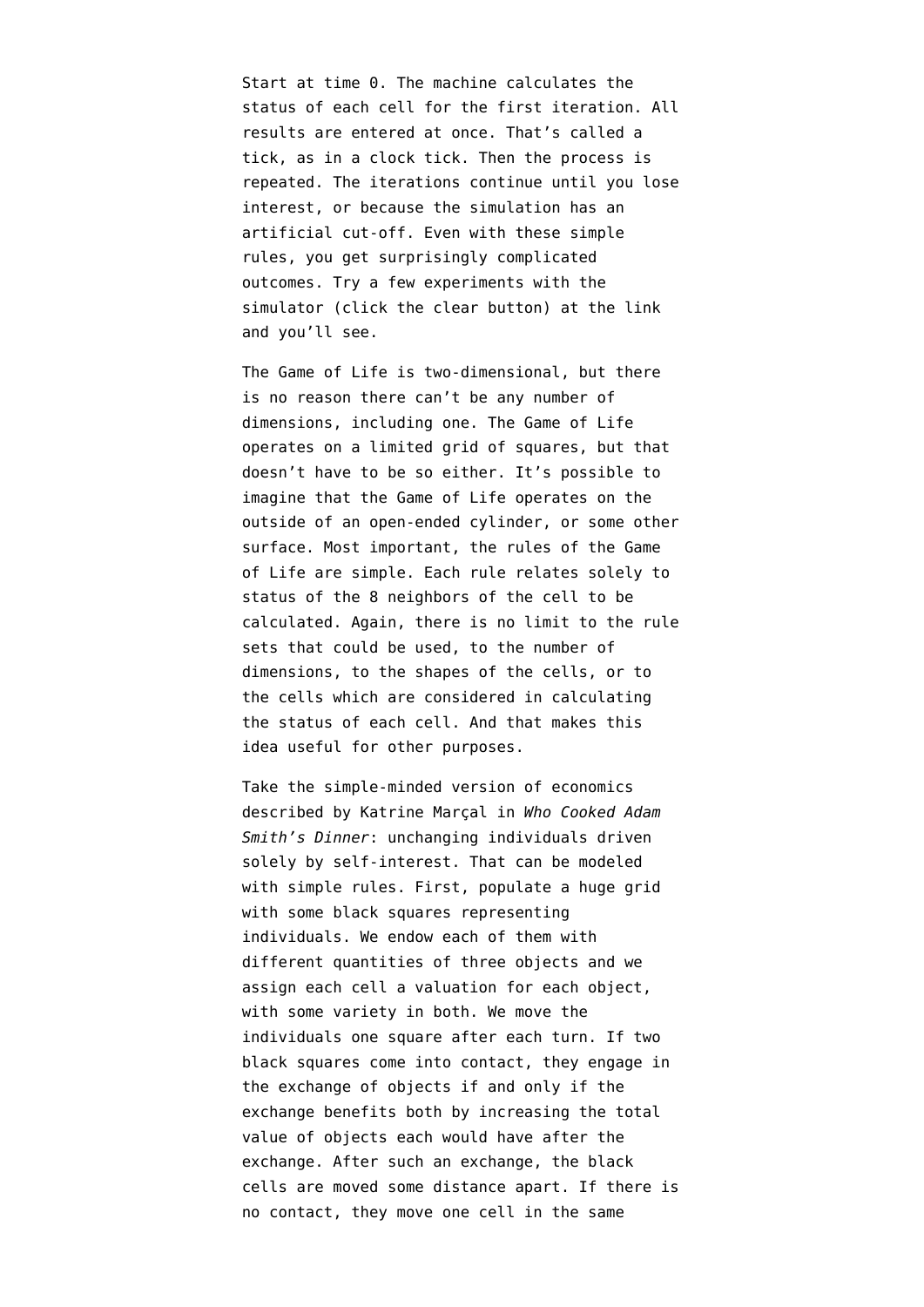direction as the previous iteration. As a side note, we use a different definition of contact than being in one of the eight neighboring cells: each cell moves one square at each tick and thus it's possible for two live cells to occupy the same grid square.

Let's crank this up mentally and watch it for a while. It seems intuitively obvious that eventually each cell will have some collection of objects that would maximize their total value for each cell's valuation criteria. Also, it's boring. So we run it again in our head, with different movements assigned to each unit. Again, we reach a stasis perhaps with different quantities of each object in each cell. Also, boring. We could make it last longer by adding more objects.

Alternatively, we could put them to work making more objects, assigning different productivity levels to the cells. After each iteration, each cell has a bit more of one or more of the objects depending on their productivity. We run the cellular automaton again in our heads, and we see that this time it isn't obvious that it will reach equilibrium. That's because we put no limits on the amount of each object that the cell values more highly. That's not right: as a general rule humans do not have a use for an unlimited amount of anything, and desire less of some things than others, and for most things there is some level of decreasing marginal utility for stuff. So we learn that we need parameters for human desire. Also we learn that we didn't account for consumption of the objects, or wearing out, or fair wear and tear, so we need a number that will reduce the amount of each object, perhaps every few ticks, or on some other schedule.

Suppose we combine two cells into one unit with a change in priorities to model the formation of a household. That changes things too. Not only does it affect production, it changes consumption and the nature of the equilibrium. If we let the two-cell critters add a couple of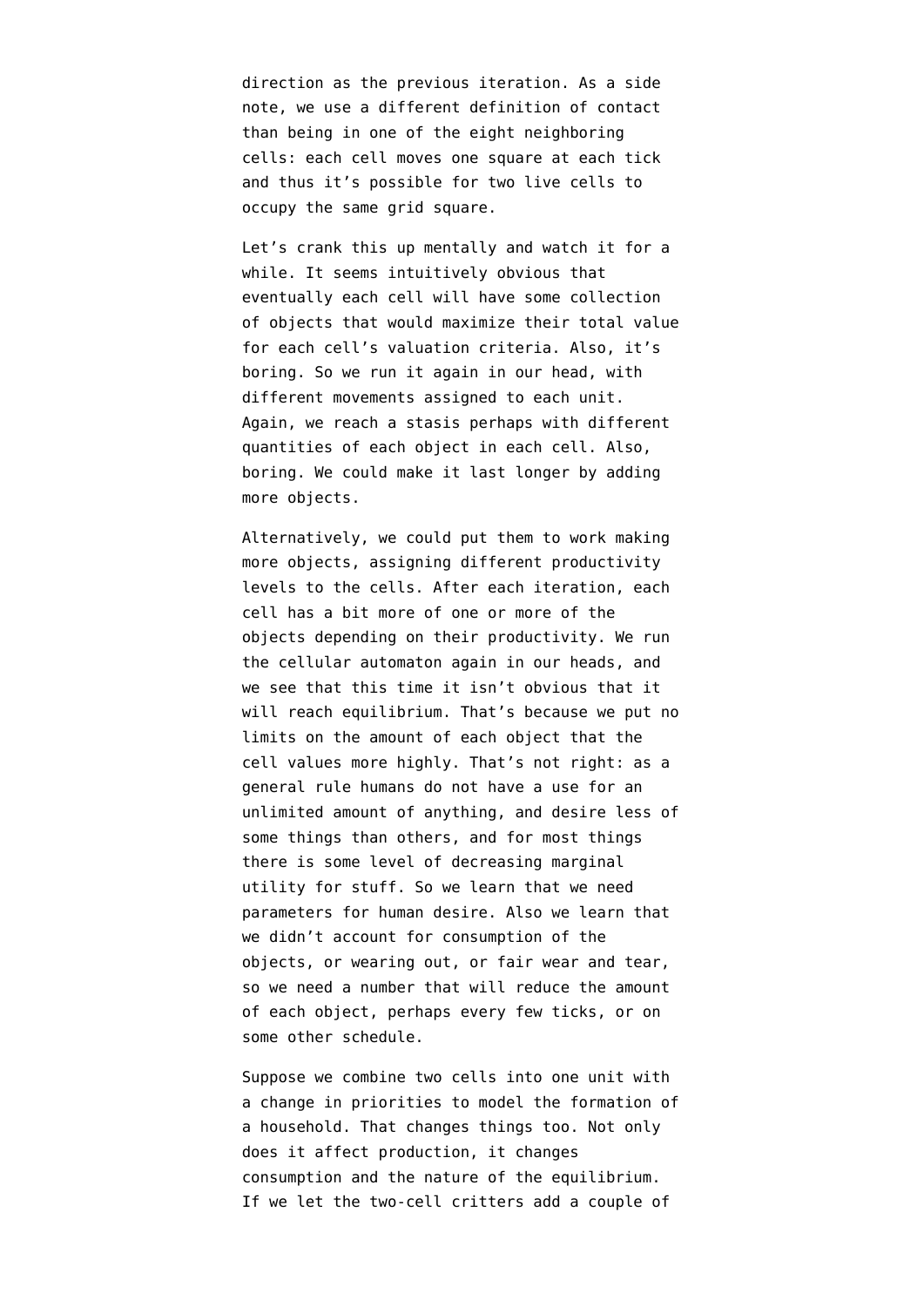more we get even more complications.

Next we introduce the firm. One way would be to use a third dimension, so that our cells could be in one one level for their individual and household behaviors and in another for their participation in a firm, so that the production part moves to the firm. Firms would have their own production rules and their own distribution rules for gains. That introduces something more like money to mediate exchanges, and changes the rules of exchange. There would have to be model banks and model hedge funds and other aggregations of capital that would deal in metaproducts like cash and stocks and bonds.

We could use other levels in the third dimension, or maybe a fourth dimension to represent participation in social groups such as governments, universities, political interest groups, Churches, bowling leagues and so on. These levels would add something more to the accumulations of the individual cells, measured in units of satisfaction, or pleasure, or other forces that motivate people. This could include negative forces like racism, hostility, and agression.

So far, the game is determinate, and does not model reality, which is contingent. To fix that, we allow the various levels to change the valuation of the objects of accumulation. To speed up the calculation, the code would use look-up tables for all the variables to determine the changes between ticks. So the various levels or dimensions could change the look-up tables in sensible ways, and occasionally in ways that aren't so sensible. For example, the individual would change the value of some object not needed in a paired state, or needed because of "children". The government state could change the value of the "tax". The firm could change the valuation of the product. Or it could add a new product and set up a value. And so on. The Fed model can change interest rates. The government level could change its acquisition patterns.